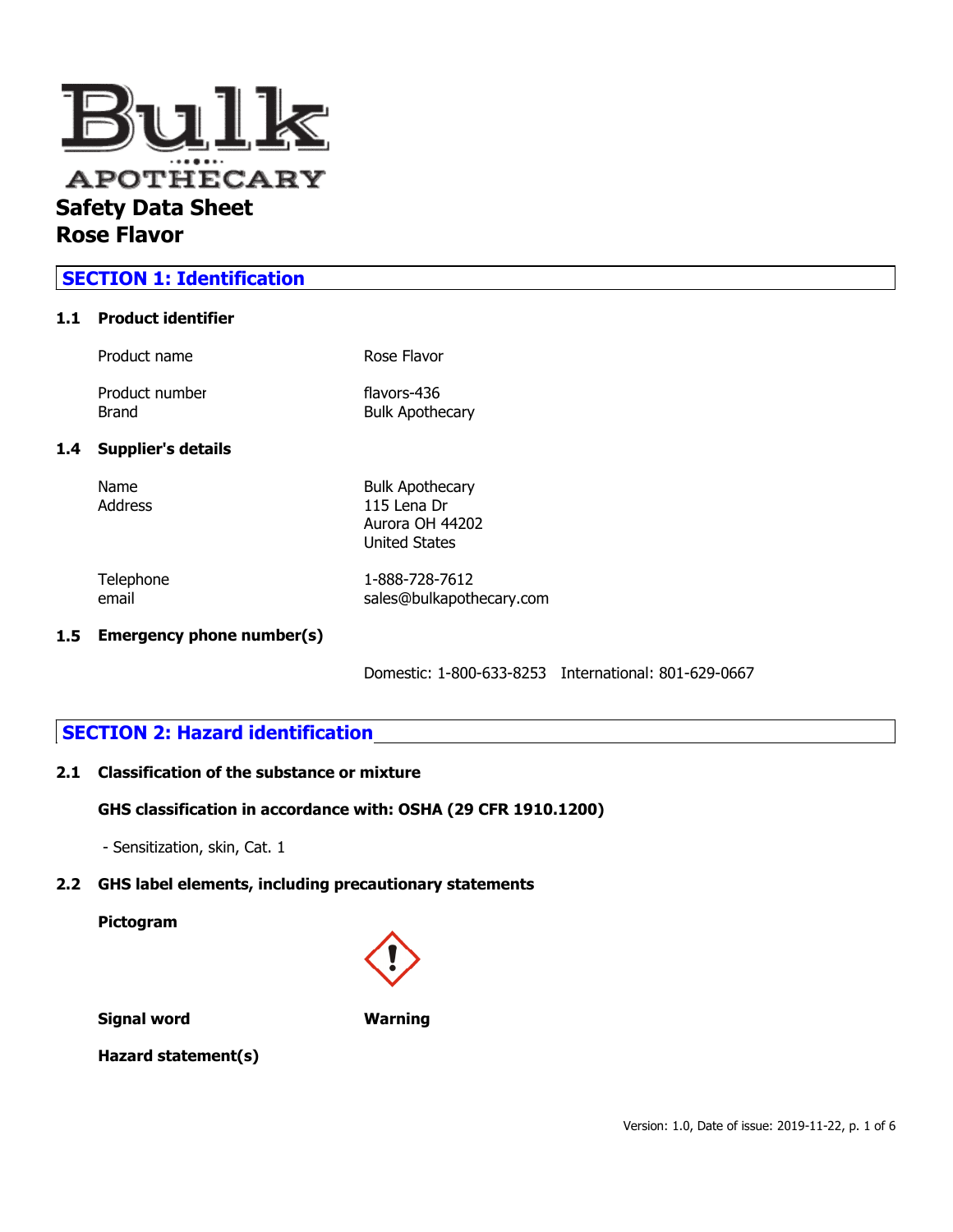| May cause an allergic skin reaction                                  |
|----------------------------------------------------------------------|
|                                                                      |
| Avoid breathing dust/fume/gas/mist/vapors/spray.                     |
| Contaminated work clothing must not be allowed out of the workplace. |
| Wear protective gloves.                                              |
| IF ON SKIN: Wash with plenty of water/                               |
| Specific treatment (see  on this label).                             |
| If skin irritation or rash occurs: Get medical advice/attention.     |
| Wash contaminated clothing before reuse.                             |
| Dispose of contents/container to                                     |
|                                                                      |

# **SECTION 3: Composition/information on ingredients**

#### **3.2 Mixtures**

#### **Hazardous components**

| 1. 6-Octen-1-ol, 3,7-dimethyl- |                       |
|--------------------------------|-----------------------|
| Concentration                  | $0.1 - 1 \%$ (weight) |
| CAS no.                        | 106-22-9              |

### **2. Geraniol**

| Concentration | $0.1 - 1 \%$ (weight) |
|---------------|-----------------------|
| EC no.        | 203-377-1             |
| CAS no.       | 106-24-1              |

- Skin corrosion/irritation, Cat. 2

- Eye damage/irritation, Cat. 1
- Sensitization, skin, Cat. 1
- Hazardous to the aquatic environment, short-term (acute), Cat. 3

# **SECTION 4: First-aid measures**

### **4.1 Description of necessary first-aid measures**

| If inhaled              | Remove person to fresh air and keep comfortable for breathing.                                                                         |
|-------------------------|----------------------------------------------------------------------------------------------------------------------------------------|
| In case of skin contact | Wash skin with plenty of water. Take off contaminated clothing. If skin<br>irritation or rash occurs:<br>Get medical advice/attention. |
| In case of eye contact  | Rinse eyes with water as a precaution.                                                                                                 |
| If swallowed            | Call a poison center/doctor/physician if you feel unwell.                                                                              |

## **4.2 Most important symptoms/effects, acute and delayed**

May cause an allergic skin reaction.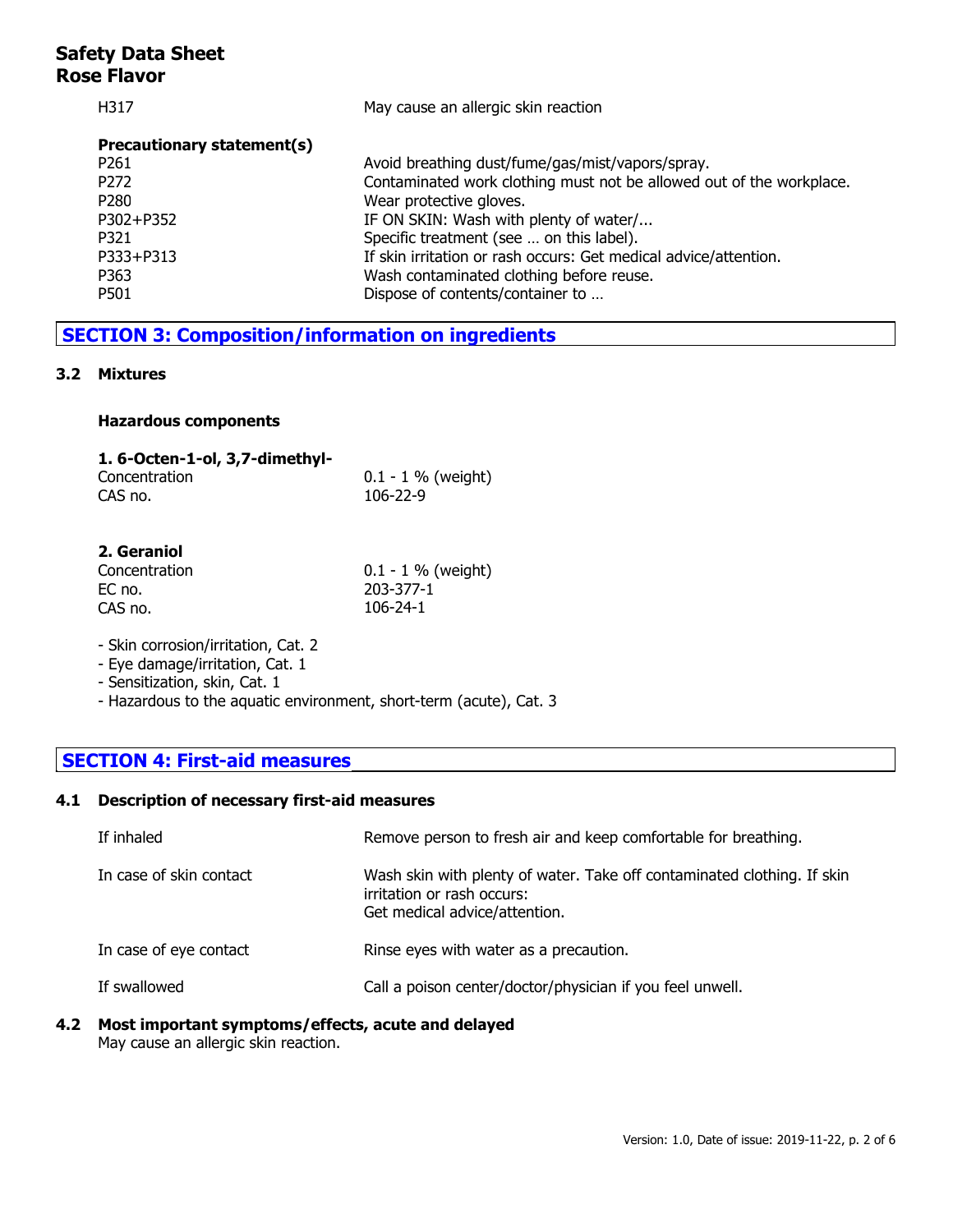**4.3 Indication of immediate medical attention and special treatment needed, if necessary** Treat symptomatically.

# **SECTION 5: Fire-fighting measures**

- **5.1 Suitable extinguishing media** Water spray. Dry powder. Foam. Carbon dioxide.
- **5.2 Specific hazards arising from the chemical** The product is non-reactive under normal conditions of use, storage and transport.
- **5.3 Special protective actions for fire-fighters** Do not attempt to take action without suitable protective equipment. Self-contained breathing apparatus. Complete protective clothing.

**SECTION 6: Accidental release measures**

- **6.1 Personal precautions, protective equipment and emergency procedures** Ventilate spillage area. Avoid contact with skin and eyes. Avoid breathing dust/fume/gas/mist/vapors/spray.
- **6.2 Environmental precautions** Avoid release to the environment.
- **6.3 Methods and materials for containment and cleaning up** Take up liquid spill into absorbent material.

# **SECTION 7: Handling and storage**

- **7.1 Precautions for safe handling** Ensure good ventilation of the work station. Avoid contact with skin and eyes. Avoid breathing dust/fume/gas/mist/vapors/spray. Wear personal protective equipment.
- **7.2 Conditions for safe storage, including any incompatibilities** Store in a well-ventilated place. Keep cool.

**SECTION 8: Exposure controls/personal protection**

- **8.2 Appropriate engineering controls** Ensure good ventilation of the work station.
- **8.3 Individual protection measures, such as personal protective equipment (PPE)**



**Eye/face protection** Safety glasses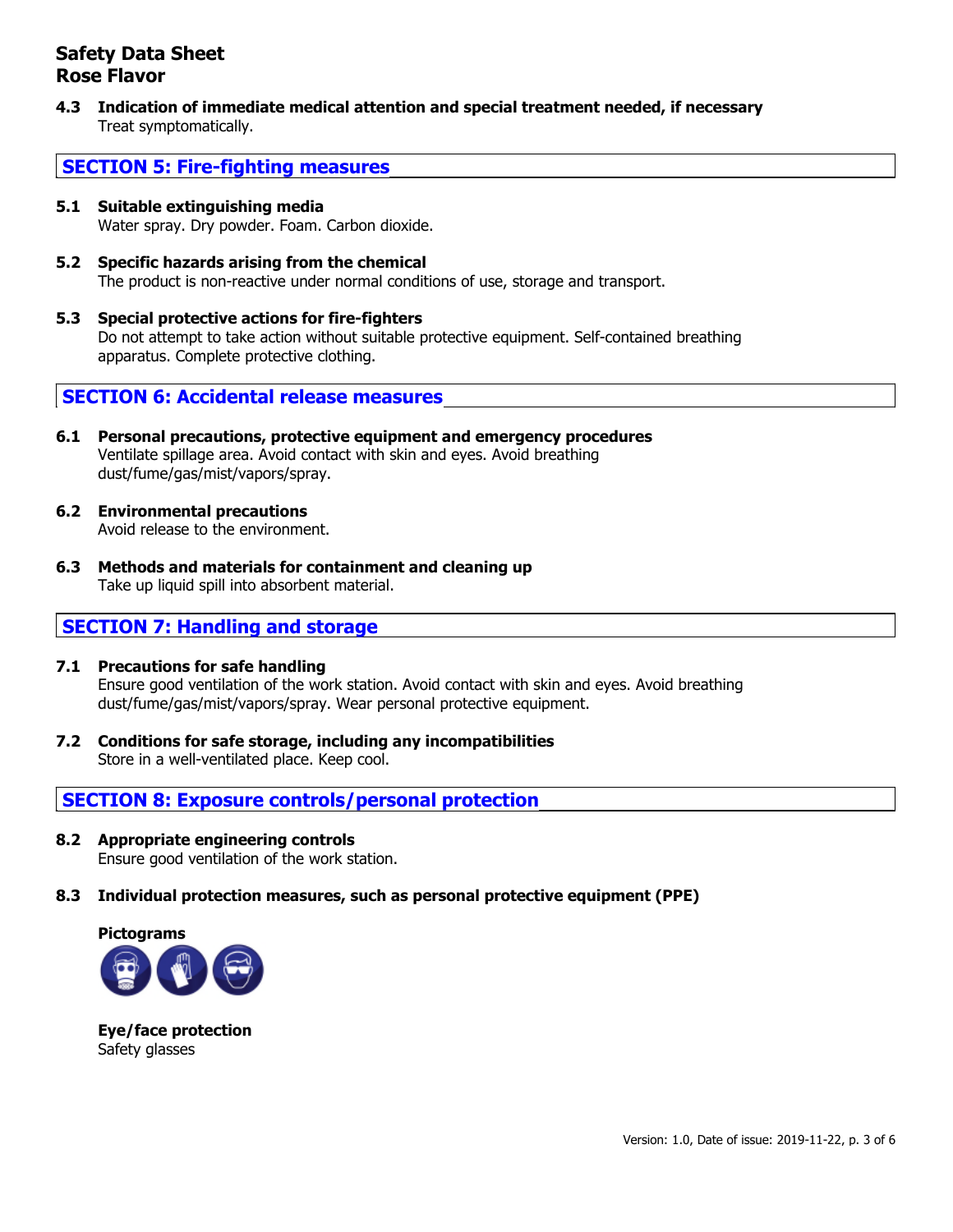### **Skin protection**

Protective gloves

#### **Body protection**

Wear suitable protective clothing

#### **Respiratory protection**

In case of insufficient ventilation, wear suitable respiratory equipment

# **SECTION 9: Physical and chemical properties**

#### **Information on basic physical and chemical properties**

| Appearance/form (physical state, color, etc.)<br>Odor<br>Odor threshold | Pale Yellow Liquid<br>floral, rose |
|-------------------------------------------------------------------------|------------------------------------|
| рH                                                                      |                                    |
| Melting point/freezing point                                            |                                    |
| Initial boiling point and boiling range                                 |                                    |
| Flash point                                                             | 200 °C                             |
| Evaporation rate                                                        |                                    |
| Flammability (solid, gas)                                               |                                    |
| Upper/lower flammability limits                                         |                                    |
| Vapor pressure                                                          |                                    |
| Vapor density                                                           |                                    |
| Relative density                                                        | $0.941(0.931 - 0.951)$             |
| Solubility(ies)                                                         | Insoluble.                         |
| Partition coefficient: n-octanol/water                                  |                                    |
| Auto-ignition temperature                                               |                                    |
| Decomposition temperature                                               |                                    |
| <b>Viscosity</b>                                                        |                                    |
| Explosive properties                                                    |                                    |
| Oxidizing properties                                                    |                                    |
|                                                                         |                                    |

# **SECTION 10: Stability and reactivity**

#### **10.1 Reactivity**

The product is non-reactive under normal conditions of use, storage and transport.

#### **10.2 Chemical stability**

Stable under normal conditions.

#### **10.3 Possibility of hazardous reactions**

No dangerous reactions known under normal conditions of use.

#### **10.4 Conditions to avoid**

None under recommended storage and handling conditions (see section 7).

#### **10.5 Incompatible materials**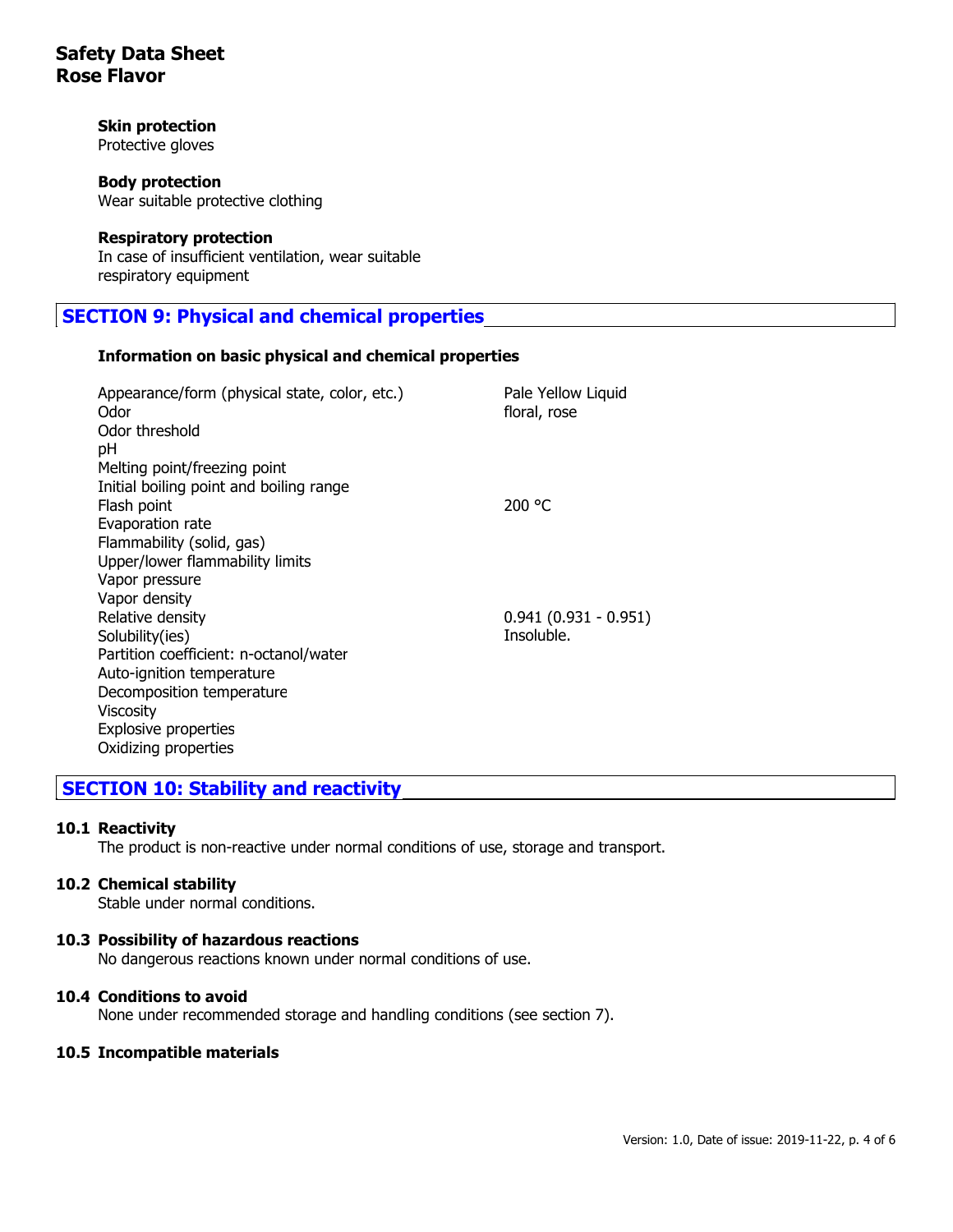No additional information available

#### **10.6 Hazardous decomposition products**

Under normal conditions of storage and use, hazardous decomposition products should not be produced.

### **SECTION 11: Toxicological information**

#### **Information on toxicological effects**

# **Acute toxicity**

Not classified

#### **Respiratory or skin sensitization**

May cause an allergic skin reaction.

# **SECTION 12: Ecological information**

#### **Toxicity**

The product is not considered harmful to aquatic organisms or to cause long-term adverse effects in the environment.

### **SECTION 13: Disposal considerations**

#### **Disposal of the product**

Dispose of contents/container in accordance with licensed collector's sorting instructions.

### **SECTION 14: Transport information**

**DOT (US)** Not regulated

**IMDG** Not regulated

**IATA** Not regulated

### **SECTION 15: Regulatory information**

### **15.1 Safety, health and environmental regulations specific for the product in question**

**New Jersey Right To Know Components** Geraniol CAS-No. 106-24-1

**Pennsylvania Right To Know Components** Geraniol CAS-No. 106-24-1